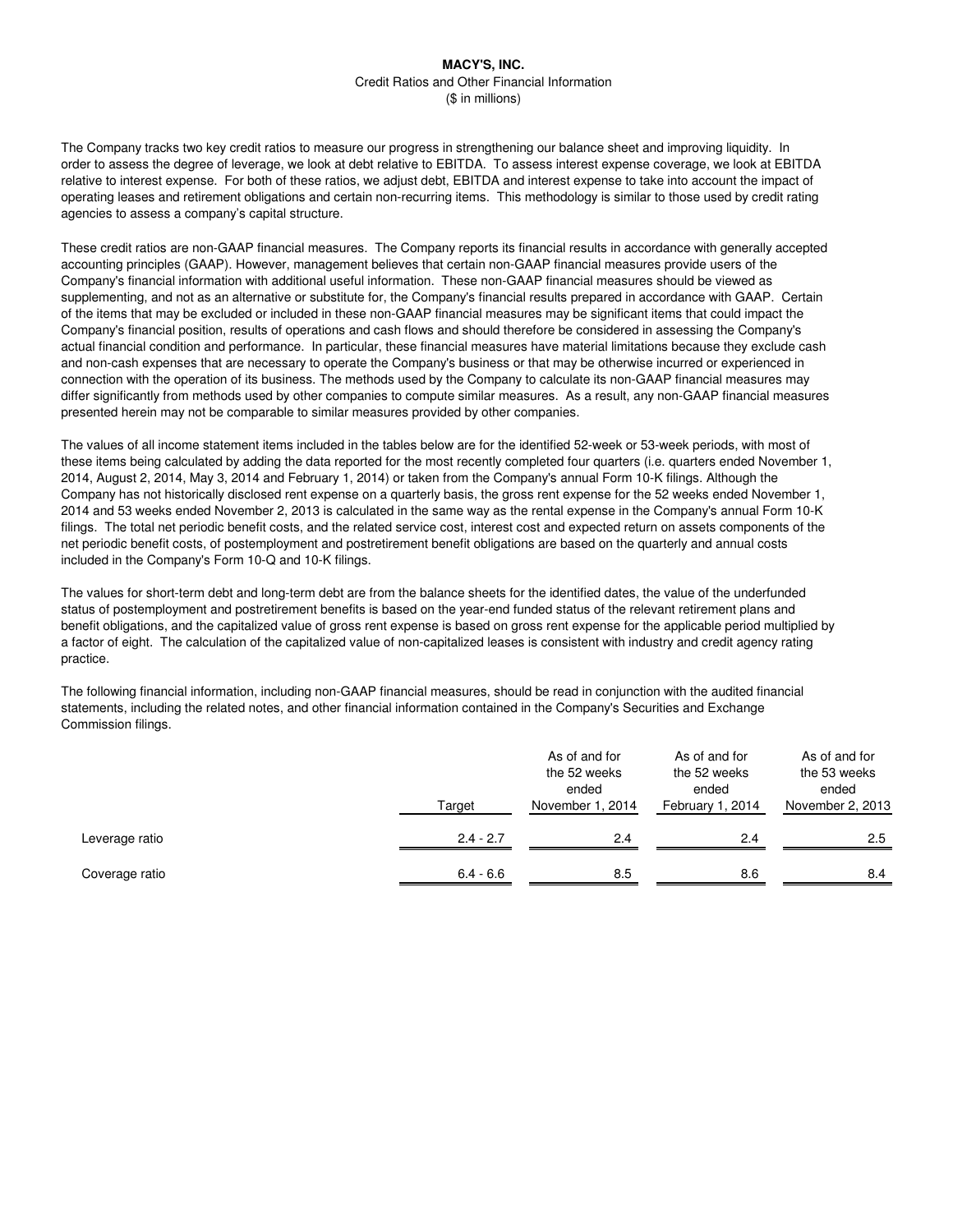## **Adjusted EBITDA**

Management believes that Adjusted EBITDA is a useful measure in evaluating the Company's ability to generate cash flow from its operations.

As computed below, Adjusted EBITDA represents earnings before interest, taxes and depreciation and amortization, adjusted to exclude the effects of impairments, store closing and other costs, gross rent expense, and the excess of the net periodic benefit costs of the Company's postretirement and postretirement benefit obligations over the related service cost components of such benefit costs.

|                                                                                                                              | As of and for<br>the 52 weeks<br>ended<br>November 1, 2014 | As of and for<br>the 52 weeks<br>ended<br>February 1, 2014 | As of and for<br>the 53 weeks<br>ended<br>November 2, 2013 |
|------------------------------------------------------------------------------------------------------------------------------|------------------------------------------------------------|------------------------------------------------------------|------------------------------------------------------------|
| Most Comparable GAAP Measure:                                                                                                |                                                            |                                                            |                                                            |
| Net income                                                                                                                   | 1,544                                                      | \$<br>1,486                                                | \$<br>1,405                                                |
| Non-GAAP Measure:                                                                                                            |                                                            |                                                            |                                                            |
| Net income                                                                                                                   | \$<br>1,544                                                | \$<br>1,486                                                | \$<br>1,405                                                |
| Add back interest expense                                                                                                    | 397                                                        | 390                                                        | 398                                                        |
| Add back premium on early retirement of debt                                                                                 |                                                            |                                                            | 133                                                        |
| Deduct interest income                                                                                                       | (2)                                                        | (2)                                                        | (3)                                                        |
| Add back federal, state and local income tax expense                                                                         | 846                                                        | 804                                                        | 787                                                        |
| Add back impairments, store closing and other costs                                                                          | 88                                                         | 88                                                         | 5                                                          |
| Add back depreciation and amortization                                                                                       | 1,029                                                      | 1,020                                                      | 1,028                                                      |
| Add back gross rent expense (Note 1)                                                                                         | 299                                                        | 289                                                        | 287                                                        |
| Add back net periodic benefit costs of the postemployment and<br>postretirement benefit obligations in excess of the service |                                                            |                                                            |                                                            |
| cost components (Note 2)                                                                                                     | 4                                                          | 100                                                        | 99                                                         |
| <b>Adjusted EBITDA</b>                                                                                                       | \$<br>4,205                                                | \$<br>4,175                                                | \$<br>4,139                                                |

## Note 1

The add back of gross rent expense in calculating Adjusted EBITDA treats the Company's periodic rent expense under the relevant lease agreements in a manner consistent with the Company's owned properties.

| Real estate<br>Personal property |     | 770<br>ہ ، ے |     |
|----------------------------------|-----|--------------|-----|
|                                  | 299 | 289          | 287 |
|                                  |     |              |     |

## Note 2

The add back of the excess net periodic benefit cost of the Company's postemployment and postretirement benefit obligations over the service cost component of such benefit costs in calculating Adjusted EBITDA recognizes the fact that the service cost components of the net periodic benefit costs are primarily operating type costs and should be included in Adjusted EBITDA, while all other components of the net periodic benefit costs are primarily financing type costs and should be excluded from Adjusted EBITDA. Net periodic benefit costs include, where applicable, service cost, interest cost, expected return on assets, amortization of net actuarial gains and losses and the amortization of prior service costs or credits.

| Net periodic benefit costs:                                |      |   |       |           |
|------------------------------------------------------------|------|---|-------|-----------|
| Pension plan                                               | (9)  | Œ | 154   | \$<br>155 |
| Supplementary retirement plan                              | 42   |   | 57    | 57        |
| Postretirement benefit obligations                         |      |   |       |           |
| Less service cost component of net periodic benefit costs: |      |   |       |           |
| Pension plan                                               | (33) |   | (112) | (113)     |
| Supplementary retirement plan                              | (1)  |   | (6)   | (7)       |
| Postretirement benefit obligations                         |      |   |       |           |
|                                                            |      |   | 100   | 99        |
|                                                            |      |   |       |           |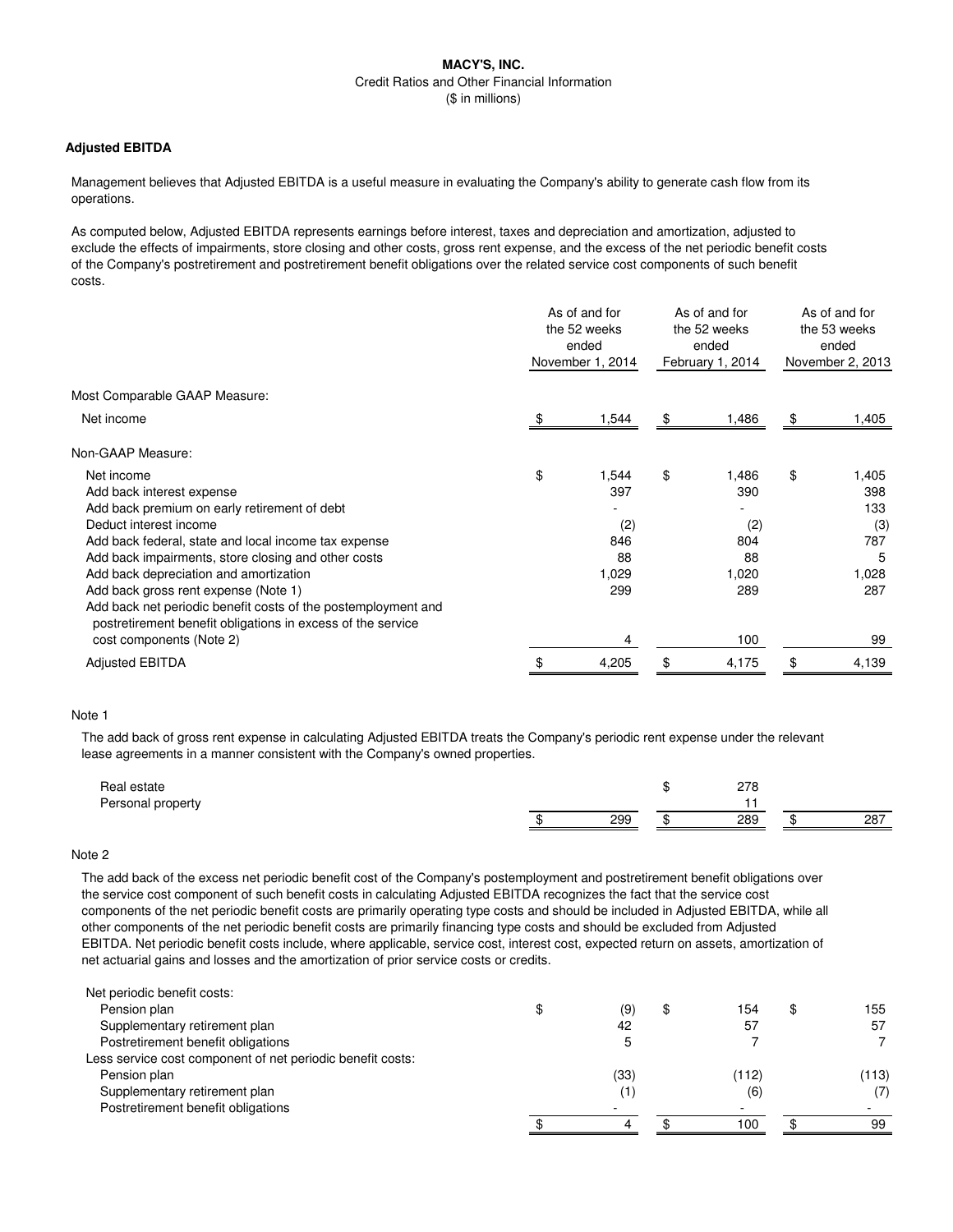#### **Leverage ratio**

Management believes that the leverage ratio, as computed below and defined as Adjusted debt divided by Adjusted EBITDA, is a useful measure in evaluating the Company's ability to cover its debt-like obligations.

As computed below, Adjusted debt represents the Company's short-term and long-term debt, adjusted to include the underfunded status of the Company's postemployment and postretirement benefit obligations, net of an assumed 37% tax benefit, and a rent factor equal to periodic annual reported gross rent expense multiplied by a factor of eight.

As computed above, Adjusted EBITDA represents earnings before interest, taxes and depreciation and amortization, adjusted to exclude the effects of impairments, store closing and other costs, gross rent expense, and the excess of the net periodic benefit costs of the Company's postretirement and postretirement benefit obligations over the related service cost components of such benefit costs.

| November 1, 2014<br>February 1, 2014<br>November 2, 2013<br>Most Comparable GAAP Ratio:<br>\$<br>\$<br>\$<br>Short-term debt<br>463<br>483<br>Long-term debt<br>6,736<br>6,728<br>\$<br>\$<br>Total debt<br>7,219<br>7,191<br>Net income<br>1,544<br>1,486<br>\$<br>\$<br>4.7<br>4.8<br>Non-GAAP Ratio:<br>\$<br>\$<br>\$<br>Short-term Debt<br>483<br>463<br>Long-term debt<br>6,736<br>6,728<br>Underfunded status of postemployment and<br>postretirement benefits (Note 1)<br>580<br>580<br>Capitalized value of gross rent expense (Note 2)<br>2,392<br>2,312<br>\$<br>Adjusted debt<br>10,191<br>10,083<br>\$<br>- \$<br>\$<br><b>Adjusted EBITDA</b><br>4,205<br>4,175<br>\$ |  | As of and for<br>the 52 weeks<br>ended |     | As of and for<br>the 52 weeks<br>ended | As of and for<br>the 53 weeks<br>ended |
|-------------------------------------------------------------------------------------------------------------------------------------------------------------------------------------------------------------------------------------------------------------------------------------------------------------------------------------------------------------------------------------------------------------------------------------------------------------------------------------------------------------------------------------------------------------------------------------------------------------------------------------------------------------------------------------|--|----------------------------------------|-----|----------------------------------------|----------------------------------------|
|                                                                                                                                                                                                                                                                                                                                                                                                                                                                                                                                                                                                                                                                                     |  |                                        |     |                                        |                                        |
|                                                                                                                                                                                                                                                                                                                                                                                                                                                                                                                                                                                                                                                                                     |  |                                        |     |                                        |                                        |
|                                                                                                                                                                                                                                                                                                                                                                                                                                                                                                                                                                                                                                                                                     |  |                                        |     |                                        | 465<br>6,732                           |
|                                                                                                                                                                                                                                                                                                                                                                                                                                                                                                                                                                                                                                                                                     |  |                                        |     |                                        | 7,197                                  |
|                                                                                                                                                                                                                                                                                                                                                                                                                                                                                                                                                                                                                                                                                     |  |                                        |     |                                        | 1,405                                  |
|                                                                                                                                                                                                                                                                                                                                                                                                                                                                                                                                                                                                                                                                                     |  |                                        |     |                                        | 5.1                                    |
|                                                                                                                                                                                                                                                                                                                                                                                                                                                                                                                                                                                                                                                                                     |  |                                        |     |                                        |                                        |
|                                                                                                                                                                                                                                                                                                                                                                                                                                                                                                                                                                                                                                                                                     |  |                                        |     |                                        | 465<br>6,732                           |
|                                                                                                                                                                                                                                                                                                                                                                                                                                                                                                                                                                                                                                                                                     |  |                                        |     |                                        | 764<br>2,296                           |
|                                                                                                                                                                                                                                                                                                                                                                                                                                                                                                                                                                                                                                                                                     |  |                                        |     |                                        | 10,257                                 |
|                                                                                                                                                                                                                                                                                                                                                                                                                                                                                                                                                                                                                                                                                     |  |                                        |     |                                        | 4,139                                  |
|                                                                                                                                                                                                                                                                                                                                                                                                                                                                                                                                                                                                                                                                                     |  |                                        | 2.4 | 2.4                                    | 2.5                                    |

## Note 1

The inclusion of the underfunded status (the amount by which the projected benefit obligation or accumulated postretirement benefit obligation exceeds the fair value of plan assets) of the Company's postemployment and postretirement obligations in Adjusted debt treats the Company's net liability under the relevant benefit plans as debt equivalents. The assumed tax benefit represents the tax deductibility of contributions which impact the funded status of the plans.

| \$<br>(73) | \$<br>(73) | \$<br>168 |
|------------|------------|-----------|
| 770        | 770        | 795       |
| 223        | 223        | 250       |
|            |            |           |
| (340)      | (340)      | (449)     |
| 580        | 580        | 764       |
|            |            |           |

# Note 2

The inclusion of the capitalized value of gross rent expense, as calculated by multiplying the periodic annual reported gross rent expense by a factor of eight, in adjusted debt treats the Company's primary liability under the relevant leases as a debt equivalent.